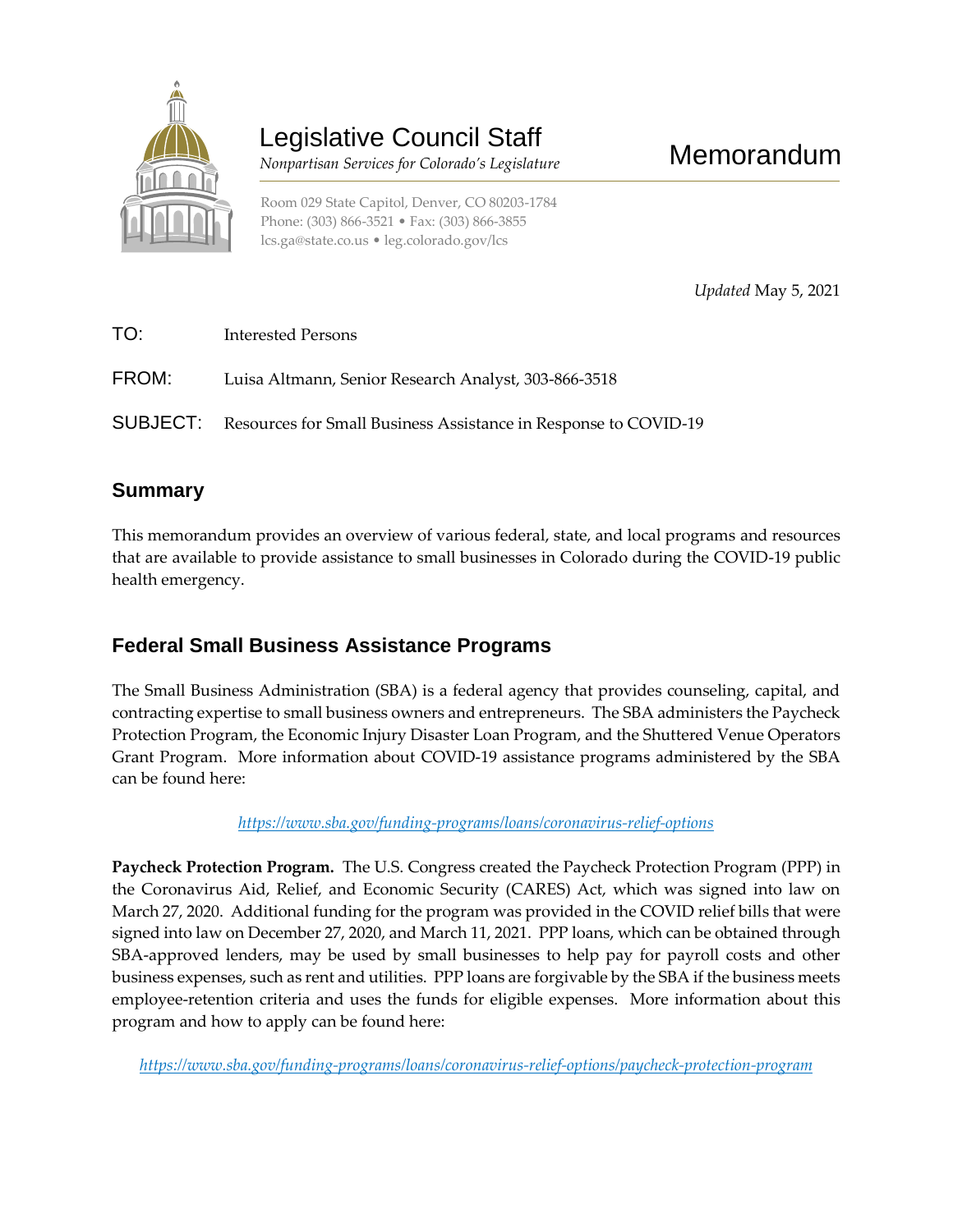**Economic Injury Disaster Loan Program.** The SBA provides loans to small businesses through the Economic Injury Disaster Loan (EIDL) Program to help businesses and homeowners recover from declared disasters. The CARES Act and December 2020 Covid-relief bill both provided funding for COVID-specific EIDL loans for small businesses that have suffered substantial economic injury as a result of the COVID-19 pandemic. More information about this program and how to apply can be found here:

### *[https://www.sba.gov/funding-programs/loans/coronavirus-relief-options/covid-19-economic-injury-disaster](https://www.sba.gov/funding-programs/loans/coronavirus-relief-options/covid-19-economic-injury-disaster-loans)[loans](https://www.sba.gov/funding-programs/loans/coronavirus-relief-options/covid-19-economic-injury-disaster-loans)*

**Shuttered Venue Operators Grant Program.** The U.S. Congress created the Shuttered Venue Operators Grant Program in the Economic Aid to Hard-Hit Small Businesses, Nonprofits, and Venues Act, which was signed into law on December 27, 2020. The SBA was initially provided \$15 billion for grants under the program, and an additional \$1.25 billion was appropriated for the program in the American Rescue Plan. Grants may be awarded to operators of various types of live venues, museums, and movie theaters who have experienced at least a 25 percent reduction in revenues because of the COVID-19 pandemic. More information about this program and how to apply can be found here:

*<https://www.sba.gov/funding-programs/loans/coronavirus-relief-options/shuttered-venue-operators-grant>*

**Restaurant Revitalization Fund.** Signed into law on March 11, 2021, the American Rescue Plan includes the Restaurant Revitalization Program. The program provides the SBA \$28.6 billion to award in grants. Grants may be awarded to a variety of food and drink service entities, such as restaurants, food trucks, bars, and caterers with fewer than 20 locations. The grants must be equal to the pandemic-related revenue loss that the business has experienced, up to \$10 million, with no more than \$5 million per physical location. The grants may be used to pay for payroll costs, mortgage and rent payments, utilities, personal protective equipment and cleaning supplies, food and beverage expenses, paid sick leave, and other qualifying expenses. More information about this program and how to apply can be found here:

*<https://www.sba.gov/funding-programs/loans/covid-19-relief-options/restaurant-revitalization-fund>*

# **State Small Business Assistance Programs**

Since June 2020, the Colorado General Assembly has provided funding for a variety of small business relief programs to provide assistance to small businesses facing economic hardship due to the COVID-19 pandemic.

**CLIMBER Loan Fund Program.** The Colorado Loans to Increase Mainstreet Business Economic Recovery (CLIMBER) Loan Fund Program provides loans to small businesses. The program is funded using state funds and private investment dollars. More information about this program and how to apply can be found here:

*<https://www.chfainfo.com/climber>*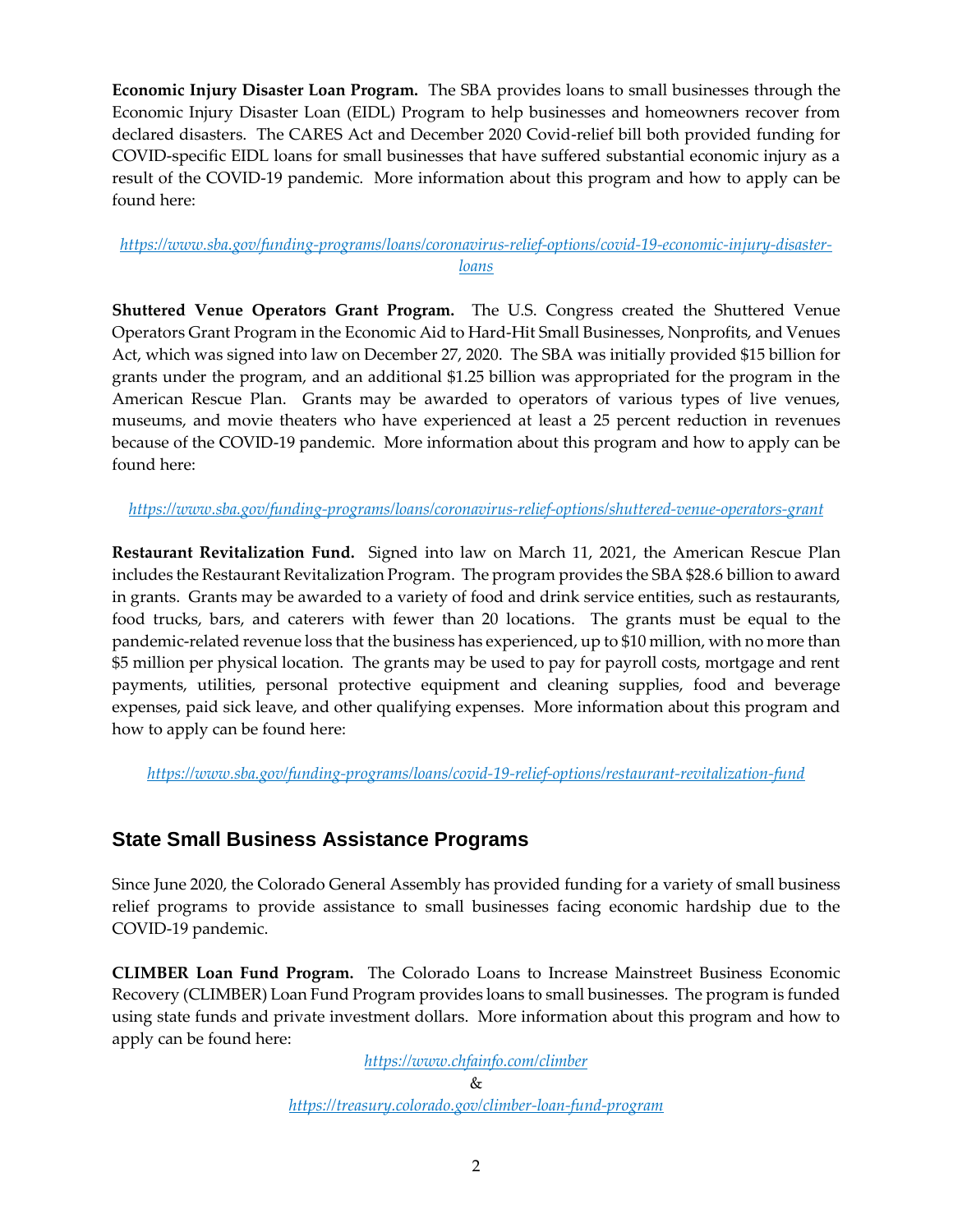**Energize Colorado Gap Fund.** The Energize Colorado Gap Fund is comprised of money from a variety of public and private sources, including money the state received under the CARES Act. The program distributes grants and loans to small businesses across the state. More information about this program and how to apply can be found here:

### *<https://energizecolorado.com/gap-fund/>*

**Colorado Office of Economic Development and International Trade (OEDIT).** OEDIT has created a business resource center that includes information about various federal, state, and local programs that are available to small businesses during the COVID-19 pandemic:

#### *[www.choosecolorado.com/covid19](http://www.choosecolorado.com/covid19)*

The Small Business Navigator team within OEDIT is also available to provide individualized information to Coloradans about navigating federal, state, and local small business assistance. It can be reached through its hotline: (303) 860-5881 and email: <u>oedit sbnavigator@state.co.us</u>.

**Small Business Development Center Network.** The Small Business Development Center Network within OEDIT provides information on nongovernmental loan and grant programs for small businesses and offers assistance to businesses in applying for funds:

*[www.coloradosbdc.org](http://www.coloradosbdc.org/)*

# **Local Small Business Assistance Programs**

**Department of Local Affairs.** The Colorado Department of Local Affairs Small Business Relief Program provides local governmental entities and nonprofits with funding for direct aid, grants, and annual fee waivers to local small businesses. More information about this program and links to the local applications can be found here:

### *<https://cdola.colorado.gov/small-business-relief>*

**Local assistance.** Counties, municipalities, chambers of commerce, and other private organizations across Colorado offer a variety of COVID-related relief programs and resources for small businesses in their area. The links provided below highlight several of these. Additionally, the Colorado Municipal League provides links to municipal business relief programs on its website:

#### *[https://www.cml.org/home/topics-key-issues/coronavirus-\(covid-19\)](https://www.cml.org/home/topics-key-issues/coronavirus-(covid-19))*

The following section links to resources that exist in specific communities across the state. This list is not exhaustive – additional resources may be available in these and other areas.

### **Adams County**

*<https://www.adcogov.org/business-and-economic-development-resources>*

#### **Arapahoe County**

*<https://www.arapahoegov.com/2113/CARES-for-Businesses>*